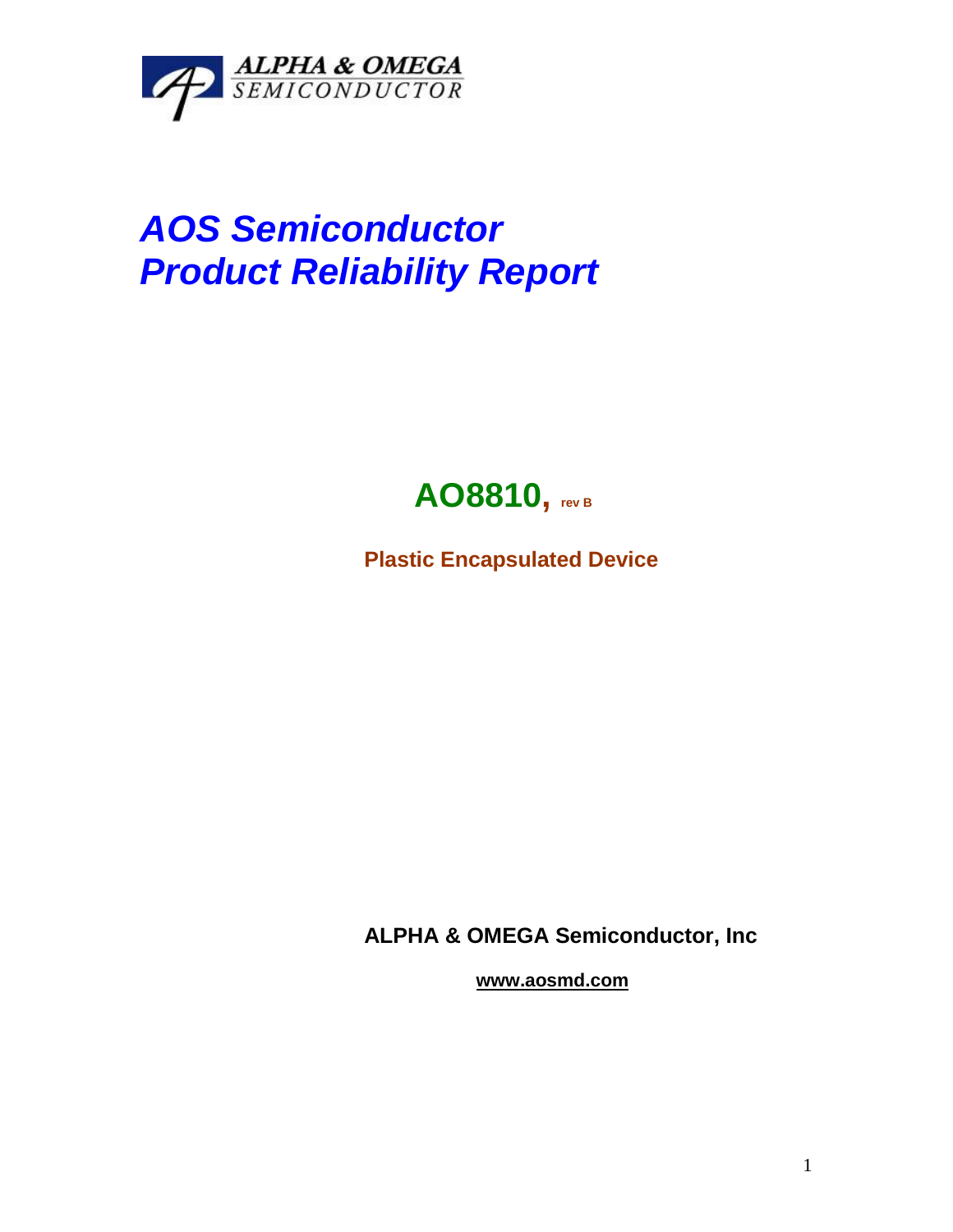

This AOS product reliability report summarizes the qualification result for AO8810. Accelerated environmental tests are performed on a specific sample size, and then followed by electrical test at end point. Review of final electrical test result confirms that AO8810 passes AOS quality and reliability requirements. The released product will be categorized by the process family and be routine monitored for continuously improving the product quality.

### **Table of Contents:**

- I. Product Description
- II. Package and Die information
- III. Reliability Stress Test Summary and Results

**AO8810**

IV. Reliability Evaluation

#### **I. Product Description:**

The AO8810 uses advanced trench technology to provide excellent  $R_{DS(ON)}$  and low gate charge. It is ESD protected. This device is suitable for use as a uni-directional or bidirectional load switch, facilitated by its common-drain configuration.

Details refer to the datasheet.

#### **II. Die / Package Information:**

|                       | AU00 I U                       |
|-----------------------|--------------------------------|
| <b>Process</b>        | Standard sub-micron            |
|                       | 20V Dual N-Channel MOSFET      |
| Package Type          | TSSOP8                         |
| <b>Lead Frame</b>     | Bare Cu                        |
| Die Attach            | Ag Epoxy                       |
| <b>Bond</b>           | Cu & Au Wire                   |
| <b>Mold Material</b>  | Epoxy resin with silica filler |
| <b>Moisture Level</b> | Level 1                        |
|                       |                                |